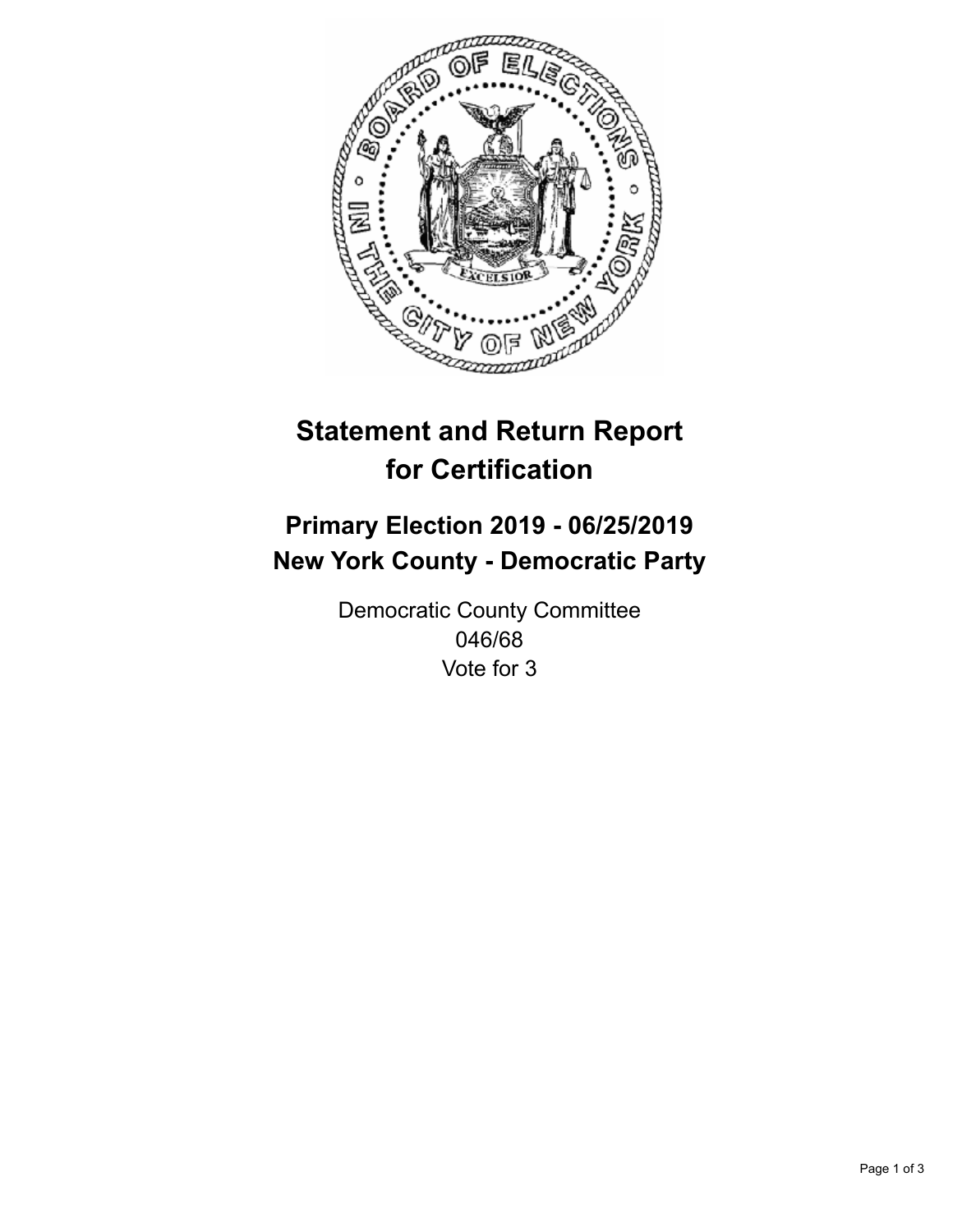

## **Assembly District 68**

| PUBLIC COUNTER                                           | 16             |
|----------------------------------------------------------|----------------|
| <b>MANUALLY COUNTED EMERGENCY</b>                        | 0              |
| ABSENTEE / MILITARY                                      | $\overline{2}$ |
| AFFIDAVIT                                                | 0              |
| <b>Total Ballots</b>                                     | 18             |
| Less - Inapplicable Federal/Special Presidential Ballots | 0              |
| <b>Total Applicable Ballots</b>                          | 18             |
| AIDA MELLA                                               | 7              |
| DIANA ORAMA                                              | 7              |
| DANIEL PEREZ                                             | 5              |
| <b>MAXINE RODRIGUEZ</b>                                  | 7              |
| UNATTRIBUTABLE WRITE-IN (WRITE-IN)                       | $\overline{2}$ |
| <b>Total Votes</b>                                       | 28             |
| Unrecorded                                               | 26             |